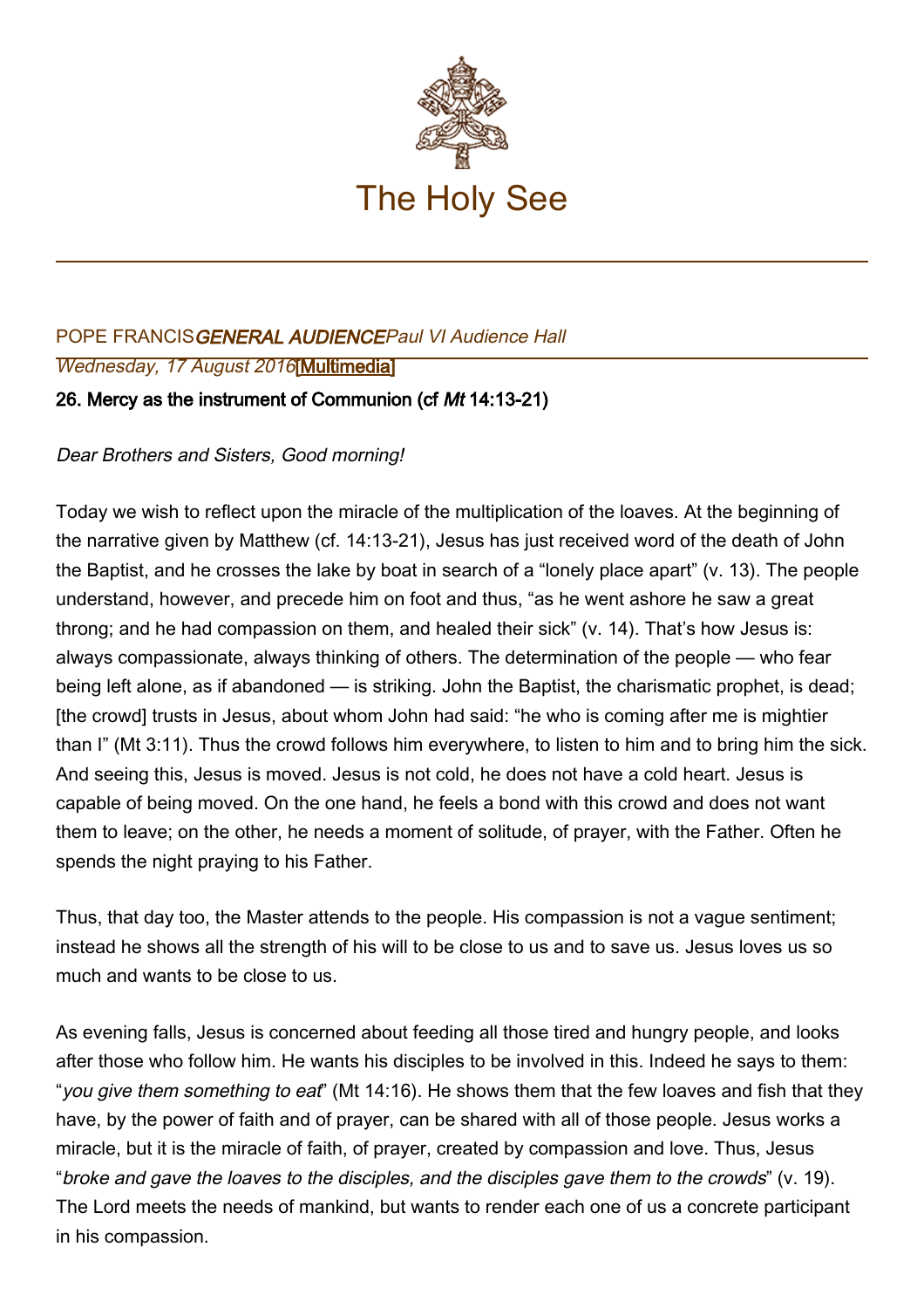Now let us pause on this, Jesus' gesture of blessing: "taking the five loaves and the two fish he looked up to heaven, and blessed, and broke and gave the loaves" (v. 19). As you see, they are the same signs that Jesus performed at the Last Supper; and they are also the same gestures that each priest performs when he celebrates the Holy Eucharist. The Christian community is born and reborn continually from this Eucharistic communion. Living communion with Christ is therefore anything but being passive and detached from daily life; on the contrary, it includes us more and more in the relationship with the men and women of our time, in order to offer them the concrete sign of mercy and of the attention of Christ. While we are nourished by Christ, the Eucharist which we celebrate transforms us too, step by step, into the Body of Christ and spiritual food for our brothers and sisters. Jesus wants to reach everyone, in order to bring God's love to all. For this reason he makes every believer a servant of mercy. Jesus sees the crowd, feels compassion for them and multiplies the loaves; thus he does the same with the Eucharist. We believers who receive this Eucharistic bread are spurred by Jesus to take this service to others, with his same compassion. This is the way.

The narrative of the multiplication of the loaves and fish ends with the verification that everyone is satisfied and with the collection of the leftover pieces (cf. v. 20).

When Jesus, with his compassion and his love, gives us a grace, forgives us our sins, embraces us, loves us; he does nothing halfway but completely. As it happens here: all are satisfied. Jesus fills our heart and our life with his love, with his forgiveness, with his compassion. Thus, Jesus allows his disciples to carry out his command. In this way they know the path to follow: to feed the people and keep them united; that is, to be at the service of life and of communion. Therefore, let us invoke the Lord, that he always make his Church capable of this holy service, and that each one of us may be an instrument of communion in our own family, at work, in the parish and the groups we belong to, a visible sign of the mercy of God who does not want to leave anyone in loneliness and in need, so that communion and peace may descend among mankind and the communion of mankind with God, because this communion is life for all.

## Special greetings:

I greet the English-speaking pilgrims and visitors taking part in today's Audience, particularly those from Ireland, Sweden, Ghana, Nigeria, China and the United States of America. With prayerful good wishes that the present Jubilee of Mercy will be a moment of grace and spiritual renewal for you and your families, I invoke upon all of you joy and peace in our Lord Jesus Christ.

Lastly, I address the *young people, the sick* and *newlyweds*. The Solemnity of the Assumption which we celebrated some days ago, called us to live with commitment the journey of this world constantly focused on eternal goods.